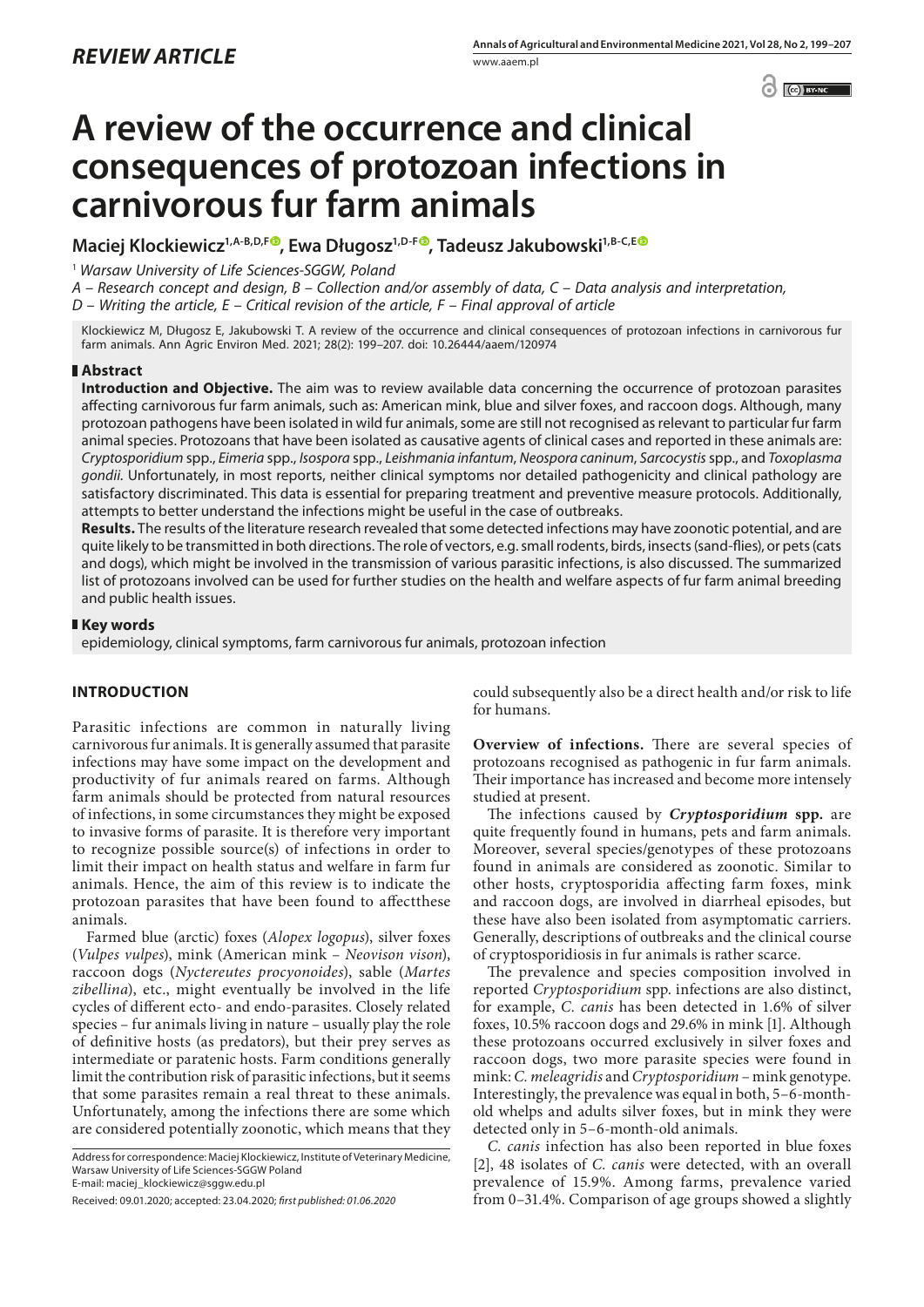Maciej Klockiewicz, Ewa Długosz, Tadeusz Jakubowski. A review of the occurrence and clinical consequences of protozoan infections in carnivorous fur farm animals

increasing prevalence from 14.1% in pre-weaned puppies, 15.6% in whelps and 19% in adults, respectively. Results of another study showed that the percentage of cryptosporidia parasites found in foxes was 5.6% and 7.0% in mink [3]. On the contrary, infection was not detected in raccoon dogs. Most often, *C. canis* was demonstrated both in foxes and mink, but *C. meleagridis* and *Cryptosporidium*-mink type alone in foxes and mink, respectively. Earlier, one additional isolate of *C. ubiquitum* (XIIa subtype family) was identified in a single farm mink [4].

Other isolates have also been found living in wild fur animals; for example, *C. canis* and *C. macropodum*-like were isolated from foxes (prevalence – 10.5%), *C. canis* and *C. hominis*-like in dingoes (prevalence 22.7%) [5]. *C. andersoni* was detected in 5% of wild American mink (*Mustela vison*) [6]. *C. canis* was also isolated in mongoose and red foxes; C*. felis* in a red fox; *C. hominis* in a badger, *C. parvum* and *C. ubiquitum* again in single red foxes, respectively [7]. Until now, raccoon dogs were found infected only with *C. parvum*  [8] or *C. canis* [9]. Numerous *Cryptosporidium* spp. oocysts were detected in 17.6% of wild raccoon dog faecal samples in south-west Poland. The same host was found to be infected with *Entamoeba* spp*.,* as a number of cysts were detected by direct faecal smear [10]. These parasites are also considered to be zoonotic, but the pathogenicity in fur animals remains to be explained.

As a consequence, the question arises whether the detection of particular cryptosporidia oocysts (*C. hominis*, *C. parvum*, *C. ubiquitum*) in wild carnivores took place as a result of contribution and natural infection, and/or it was possibly an artefact due to previous contact with human origin biological material. As shown above, reared fur animals could be exposed to cryptosporidiosis and/or they might be involved in the transmission of that infection to humans.

**Intestinal coccidiosis in foxes and mink –** *Isosporosis*. A case of severe intestinal isosporosis in farm silver foxes was reported in Finland [11], in which two subsequent courses of the infection took place on the same farms. The outbreaks resulted in clinically expressed enteritis in whelps of both blue as well as silver foxes. Two *Isospora* species were identified as the causative agents of the outbreaks. Morphological examination revealed *I. canivelocis* and slightly smaller ones that certainly resembling *I. ohioensis*. It was pointed out that the former might have been identical with other species, including *I. canis.*

The reported infection took place in puppies of silver foxes. The symptoms were noticed in all animals, but the disease seriously affected half of them (morbidity of 50%), but no increase in mortality was observed. Clinically, three weeks old pups showed watery faeces, dehydration, and moist, ruffled coat. Although still being nursed, the affected whelps were markedly smaller in terms of body size and poorer growth. The second infection occurred in blue fox whelps, but the clinical symptoms appeared earlier and resulted in lower body weight gain. Interestingly, the course of infection was more severe and morbidity higher in blue than silver foxes, respectively. A similar picture of intestinal *Isospora*  spp*.* infection is usually observed in the puppies of dogs [12].

The main aspect of treatment of intestinal coccidiosis must be based on the usage of medicines recommended for carnivorous domestic pets (cats and dogs). Therefore, whelps were saturated with potentiated sulfonamides

(sulphadiatizine-trimethoprim /ratio 5:1/ – dosage 120 ppm in semi-moist feed for five days), or a combination of toltrazuril *per os* at 10 mg/kg bw, followed by sulfonamides, as above. The therapy in blue foxes was found to be more effective than in silver foxes [11].

**Intestinal coccidiosis of mink.** The infection may result in increased mortality mainly in kits, and occurs more often in old-fashioned facilities where the animals are kept on the ground or in pens with board flooring. The introduction of wire bottom boxes considerably limited the number of outbreaks in mink [13]. In another case, increased oocyst shedding was observed in the faeces of adult female mink, from parturition to weaning of the kits [14].

Researchers summarizing data concerning coccidian parasites found in carnivores, published a list of four *Eimeria* species in mink: *E. furonis*, *E. hiepei*, *E. mustelae,* and *E. vison* [15]*.* Later, in the USA, *E. mustelae, E. vison, Isospora bigemina* and *I. laidlawi* were noted as coccidian parasites responsible for the disease in mink [13]. In south-west Poland, oocysts of the genus *Cystoisopora* (probably *C. canis*) were also discovered in 1/3 of faecal samples obtained from wild raccoon dogs [10]. Another study on Polish fur animals farms revealed the presence of *Isospora sp.* oocysts in foxes, mink and raccoon dogs manure [16]. The prevalence of coccidiosis in mink during the seasons varied from 10% – 56%, but it was rather non-essential in two other host-species. Coccidia oocysts were detected in faecal samples of all surveyed mink farms (located mainly in western Poland), but the intensity of oocyst excretion was estimated at a low level [17]. *Isospora sp*. oocysts were noted only in two out of nine investigated mink farms in eastern Poland [18]; however, three coccidia species, *Isospora laidlawi, Eimeria mustelae* and *E. vison,* were identified in coprological analysis in a farm located in southern Poland [19]*.* The intensity was estimated as quite low (70-730 oocysts per 1 g of faeces) and recognised as clinically irrelevant because the mink stayed healthy until the end of the rearing period.

During recently performed studies in Denmark, a new parasite named *Eimeria vison-*like*,* because it mostly resembled *E. vison,* was found and characterized using morphological and molecular analysis [20]. It was concluded that the occurrence of coccidians, in particular on mink farms, may vary considerably, depending on the locality.

Apart from the biological aspects, it may be assumed that infection preferably affects kits and young mink, and usually begins with mucus-coated faeces, lethargy, followed by more pronounced enteritis. The symptoms might not always be clear-cut and specific. Affected individuals usually present a rough and dull coat. Symptoms are observed for one to two months, and may continue as a chronic infection, causing mink become carriers [13]. The severity of the disease depends on the immune status of the affected mink, and can also be significantly influenced by Aleutian and distemper infections.

Contrary to the therapy for foxes, the use of sulfonamides is not recommended to treat coccidiosis in mink because, e.g. sulfaquinoxaline is considered as very toxic to these animals [13]. However, another group used two anticoccidials: lasalocid and an antibiotic-sulfonamide preparation to determine the impact on coccidia infection in growing mink [14]. This resulted in reduced mortality, but non-significant for weight gains. Russian researchers tested a treatment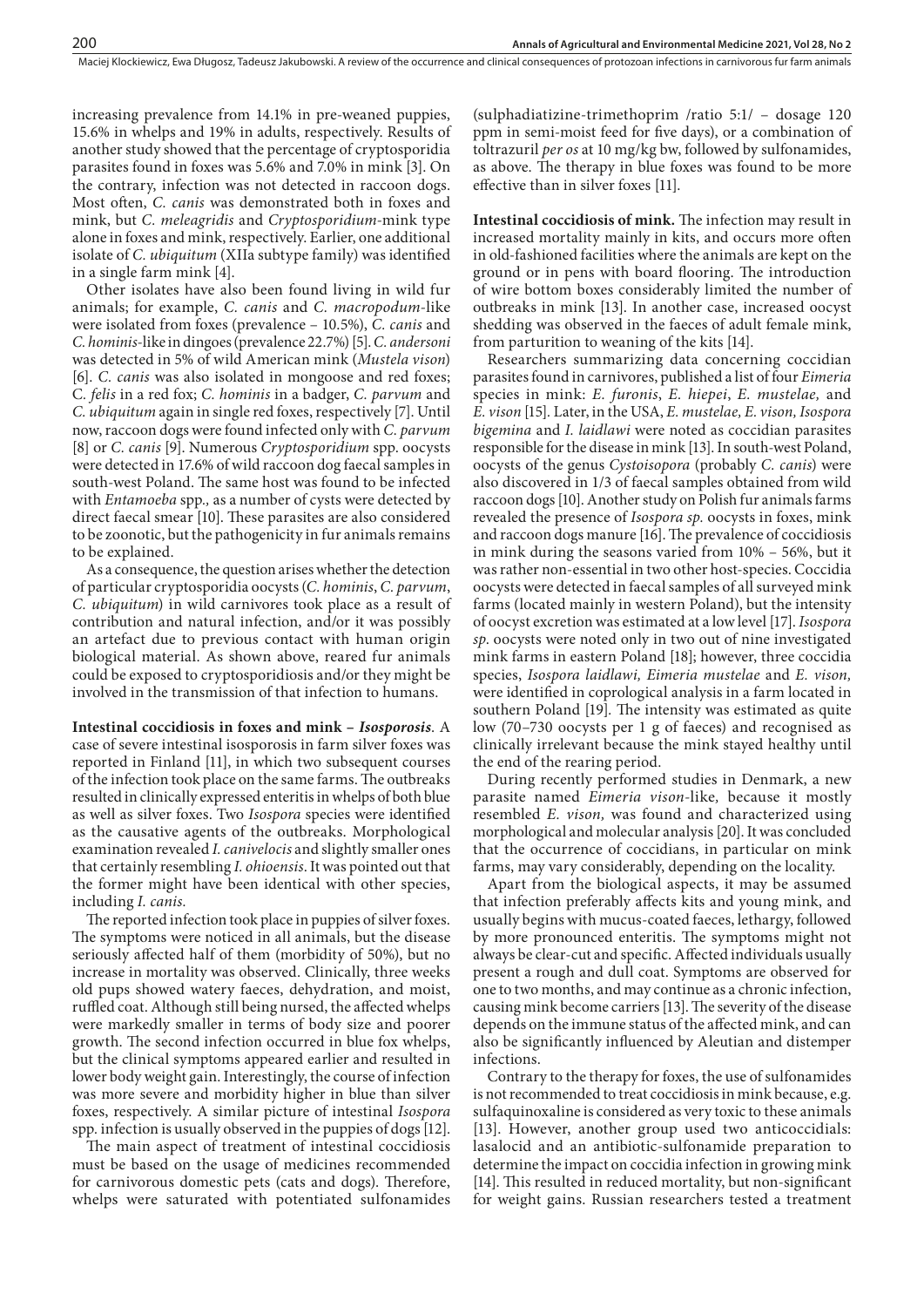method based on toltrazuril given with feed at a dose of 30 mg/kg bw for two consecutive days, which was found to be the most appropriate for adult mink, and patented (RussianPatents.com /patent/242/2425678.html).

*Toxoplasma gondii* **– a zoonotic infection in fur animals.** Among many protozoans affecting fur animals, *T. gondii* remains the main issue as commonly occurring worldwide. Although its only definitive host are the felids, the parasite is being widely-spread and all fur farmed animals are at risk of infection. These serve only as an intermediate hosts, due to which the animals affected by *T. gondii* during the course of infection might develop clinical symptoms, such as abortion and other general health disorders.

Carnivorous fur animals contract toxoplasmosis by the ingestion of sporulated oocyst, or the tissue cysts of any host by-products of slaughtered animals which are contained in feed, and/or accidentally via consumed small rodents. Definitively, infection is related to the type of diet fed to the animals. It was concluded that the use of raw, nonfrozen slaughter offal and carcasses may result in loses due to *T. gondii* infections [21].

The total prevalence of anti-*T. gondii* antibodies in fox sera during the surveyed study on toxoplasmosis in farmed foxes in Poland, was determined at 33.6% [22]. This was confirmed in most of the selected farms (11 out of 14). It has to be pointed that farms found to be negative presented higher standards of hygiene. The serological data was subsequently confirmed by immunofluorescence examinations of impression slides of the parenchymal tissues of brain, liver, lungs and spleen. Moreover, the highest detected titers were noted in females which lost their puppies due to abortion, or a few days after delivery.

Clinical toxoplasmosis was diagnosed in three fourmonth-old farm polar (blue) fox-pups in Poland [23]. Those affected manifested a set of general symptoms: normal or slightly increased body temperature (39–40 °C vs. 41 °C, respectively), tachypnoea, and some were diarrhoeic. More specific neurological signs followed: photophobia, lacrimation, single bad cough, ataxia and paraplegia. Despite treatment, the affected foxes died within three-five days. Histopathological examination revealed *T. gondii* cysts in the parenchyma of brain and kidneys. The diagnosis was in accordance with previous records of reproduction failures noted on the same farm.

An outbreak of toxoplasmosis in silver foxes was determined as a septicaemic disease [24]. It was found to be associated with the prophylactic vaccination programme carried out on the farm. Animals presented severe clinical symptoms of toxoplasmosis due to two subsequent immunisations, followed by transient and significant immunosuppression. The infection was characterised as a fulminating, septicaemic disease with high morbidity. Histopathology revealed that *Toxoplasma* parasites mostly affected brain and spleen, but they were also noted in all parenchymal organs. It was concluded that the infection should be considered in differential diagnosis in any case of sudden deaths, or neurological symptoms found in farmed foxes.

The occurrence of toxoplasmosis was investigated in a farm located in the Wielkopolska Region of Poland [25]. The PCR detected *T. gondii* infection in muscle samples in five out of ten red fox whelps. The result of an anal swab test was positive for *T. gondii* in adult and pups of red foxes (4/24 and 1/10

respectively), and in raccoon dogs (3/3 of adults and 3/7 of juveniles), but this was contentious as all the tested species are known to be intermediate but not final hosts. Such a result could be explained by the fact that the animals were fed raw carcass meat obtained from an abattoir where the animals were possibly infected with *T. gondii*. The hygiene standards and biosecurity at the location were noted as 'not that high', and cats and small rodents had access to the farm.

Clinical toxoplasmosis was diagnosed in both red and arctic wild fox species. *T. gondii* was found as a causative agent of three dead arctic foxes in Norway [26]. *Post-mortem* examinations revealed advanced jaundice in an adult and multi-focal, acute, necrotizing hepatitis, acute interstitial pneumonia, scattered foci of brain gliosis, usually associated with *Toxoplasma* tachyzoites. *Toxoplasma*-associated meningitis in one pup was also noted. The infection was determined by immunohistochemistry and anti-*T. gondii* antibodies in sera detected in all affected animals.

In the same region, it was found that the prevalence of *T. gondii* in wild arctic foxes reached 43%, as measured by direct agglutination test [27]. As there was no cats or wild felids, the authors suggested the involvement of migratory birds (barnacle goose), and vertical transmission (particularly enhancing factor) in the epidemiology of toxoplasmosis in that region. The parasite was isolated and genetically characterised to discover the potential source of toxoplasmosis in artic foxes in that area [28]. It was proved that the infectivity of isolates was via the mice model by oral challenge, with brain and/or heart *Toxoplasma* cysts. Cats infected *per os* with mice tissues excreted *T. gondii* oocysts in their faeces. PCR-RFLP genetic analysis with ten markers followed by DNA sequencing revealed that it was the Type II strain, which is the predominant *T. gondii* lineage worldwide (e.g. North America and Europe). Further studies confirmed the predomination of that archetype and highlighted the significance of possible long-distance birdsmediated transmission of *T. gondii* infection in arctic foxes [29]. Such a way of transmission would have occurred via birds living nearby fur animal farms.

Using a commercial ELISA test, several seropositive animals (13%) among wild Far Eastern forest cats and American mink examined in Primorsky Krai in the Russian Far East were identified. Only one out of 34 cats and nine out of 21 dogs among stray and/or feral animals examined in that region were seropositive [30].

Contrary to foxes, there are single reports on **farm mink toxoplasmosis**. One of the earliest clinical records of farm mink toxoplasmosis was published in 1958, which was a detailed description of several outbreaks observed in Canada [31]. Mink demonstrated numerous neurological symptoms, such as: unusual rushing in and out of the nest box, an extreme shyness (hiding as much as possible), exophthalmia, urinating and defecating randomly all over the box. The affected mink had anorexia, limited drinking water which resulted in gradual loss of condition, and death due to dehydration. The mink had problems with mobility and balance, showed reluctance to raise their heads, stood with their feed spread wide apart, and kept their tails in a squirrellike manner; tails and feet were frozen and necrotic.

Toxoplasmosis also resulted in abnormalities of reproduction, e.g. copulation – males fully extended the penis before mating, but finally were unable to complete the coitus act. Infected females killed their kits about a month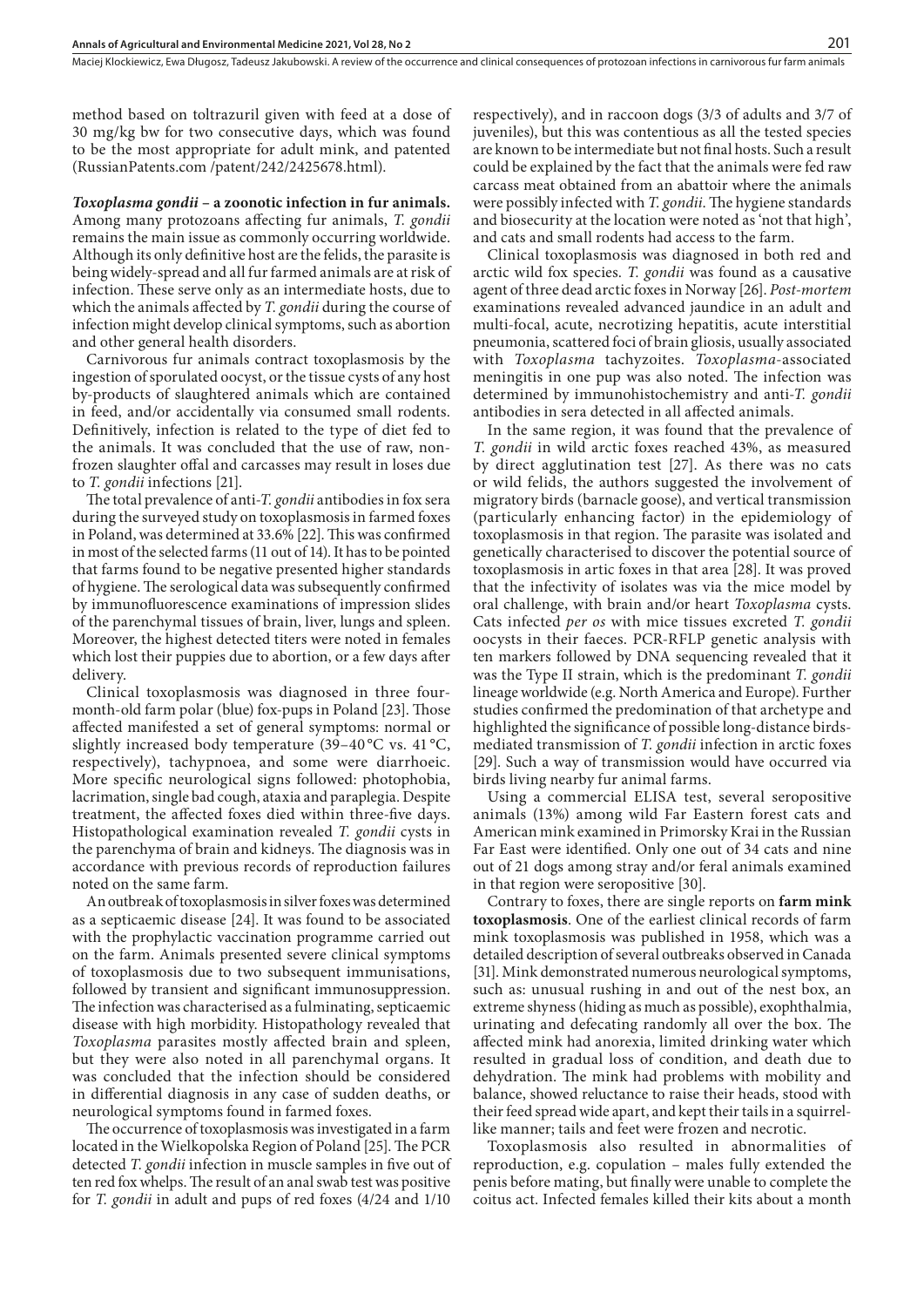after delivery, others did not nurse their deformed kits and left them to die outside the nest. None of surviving weaned kits developed the disease, even though many of their mothers died. Morbidity was as high as 90–100%, and all animals that expressed signs of infection subsequently died (mortality on some farms was 100%).

*T. gondii* infection was also diagnosed in Danish farm mink [32]. There were high titers (1:64) noted in a single mink; estimated prevalence – 3%. Based on that, the authors predicted that the real number of infected (seropositive) animals to be about 300,000 (vs. 1 million reared on 17 surveyed farms). The numbers at that time showed the scale of problem – many farm mink were at risk of contributing and developing clinical toxoplasmosis.

Probably one of the most severe outbreaks caused by *T. gondii* in farm mink was reported from Wisconsin, USA [33]. The disease affected almost 2% of 7,800 females, which had aborted or neonatal mortality. The clinical signs attributed to the toxoplasmosis had occurred in 10,408 kits and about 1/3 of the kits died at one to three weeks of age. Prior to delivery, pregnant mink showed a decreased appetite, and in the affected offspring, mainly ataxia and weakness followed by death were observed. *Post-mortem* examination of the kits revealed empty stomachs, pale livers, and distended urinary bladders. Detailed description of HE (Haematoxylin Eosin staining) slides of parenchymal organs revealed advanced interstitial pneumonia, severe encephalomalacia and myocarditis. The presence of *T. gondii* tachyzoites was visualised by immunochemistry in tissues of the organs.

Toxoplasmosis was also confirmed in Polish farm mink [34]. The infection was diagnosed serologically by latex agglutination test in 13.8% of examined individuals, and the prevalence was significantly higher in smaller (26.3%) than in large farms (2.9%). The occurrence of infection was distinctly related to the feed resources as it was mostly found in mink fed on by-products of non-frozen slaughtered animal origin (43.4%) rather than fish (2.2%). The pathogenicity of the infection was also confirmed by the immunofluorescence method of impression smears of the parenchymal organs – liver and brain of single neonatal kits. It was observed that reproduction parameters seemed to be affected by the infection. However, this could be explained by co-infection with Aleutian disease (ADV). The authors repeated the opinion that other viral infections might be involved in the co-pathogenesis of parasitic diseases in farm mink, e.g. distemper and ADV.

Other researchers estimated the seroprevalence of *T. gondii* infection in farm mink in north-east China [35]. The infection was detected by different tests: MAT (Modified Agglutination Test), ELISA (with three different antigens – GRA1, GRA7 and TSA) and Western blotting. Comparison of results indicated that GRA7-ELISA was found to be the most accurate to investigate *T. gondii* infection in farm mink, and recommended caution while using MAT. Despite the test used, it was concluded that prevention and control of toxoplasmosis had to be improved.

*Neospora caninum* infection is an another protozoan-born disease identified in farm foxes. However, the prevalence of infection in farmed foxes in Poland was found to be rather low (1.7%), but the same range-level was found in wild red foxes (4.4%) [21]. However, the authors noted that individuals positive for *N. caninum* were negative to *T. gondii*  and suggested that foxes play a rather minor role in the epidemiology of canine neosporosis.

A higher prevalence of *N. caninum* was identified in Great Britain [36]. The infection was diagnosed by specific ITS1 nested PCR in 18.6% of polecats, 10.9% of badgers, 10.1% of ferrets, 4.8% of red foxes and 4.6% of American mink. It could be assumed that both wild red foxes and mink are negligible in the transmission of this disease.

In contrast, infections caused by *Sarcocystis* **spp.** in farm mink have been observed in the USA with signs of progressive neurological and/or skeletal disease. The first published report presented a case of meningoencephalitis in one-month-old kits originating from a small size farm (15,500 mink). They were weak, ataxic, dysphagic, and finally comatose prior to dissection. Fifty more dead kits were found within two weeks on the same farm. Moreover, abortions were recorded as well as foetal loss during the kindling season. Microscopic analysis of HE slides revealed extensive necrotic foci of the cerebral cortex, and inflammatory infiltrate (mainly of neutrophils, some macrophages and lymphocytes) involving the entire gyrus. Multifocal abscessation, angiocentric accumulations of leucocytes, vasculitis, meningitis and gliosis were noted in the surrounding parenchyma brain areas. Protozoans were described by Transmission Electron Microscopy (TEM) as remaining parasites of the genus *Sarcocystis*. Differential immunohistochemical test excluded *T. gondii* and *N. caninum* infections, but confirmed involvement of *Sarcocystis sp*. HE slides additionally revealed histiocytic-lymphocytic interstitial pneumonitis and mild histiocytic-lymphocytic myocardidtis, respectively, which explained the very poor condition of the kits. Considering these findings, the parasite was described as being more similar to *Sarcocystis neurona* (causative agent of horse myeloencephalitis – EPM) than to *S. canis*. In conclusion, the very young age of the affected mink and acute course of the infection were underlined [37].

*Sarcocystis* infection was also diagnosed in single two to three-month-old farm mink kits [38]. Muscle tissue examination revealed numerous sarcocysts containing both metrocytes and bradyzoites in striated muscles. The lesions were associated with non-suppurative meningoencephalitis and meningomyelitis. There were two more deaths among mink at the same farm, but lesions of skeletal muscles were no longer noted.

It is worth noting that fur carnivorans living in the wild are quite likely to contribute to *Sarcocystis* spp. infections. Their oocysts/sporocysts were detected directly in 17.4% faecal samples and 20% of mucosal scrapings of red foxes, and 53.8% of mucosal scrapings of raccoon dogs in Lithuania. Those protozoans were discriminated by PCR as *S. rileyi* – a new parasite in Europe with ducks as an intermediate host, and red foxes and raccoon dogs serving as the definitive host [39].

Sarcocystosis was found in examined wild red foxes and raccoon dogs of the Brandenburg region in Germany [40]. The authors performed flotation with mucosal scrapings to isolate oocysts/sporocysts of the intestines. Using molecular analysis, it was found that some individuals of both hostspecies were infected with *Sarcocystis* spp. The following species were found in red foxes: *S. tenella* (or *S. capracanis*) (10%), *S. miescheriana* (8%), *S. gracilis* (8%), *Sarcocystis* spp. infecting birds as intermediate hosts (6%), and *S. capreolicanis* (4%). In raccoon dogs, *S. miescheriana* (18.4%), *S. gracilis* (13.1%), *Sarcocystis* spp. using birds as intermediate hosts (10.5%), *S. tenella* (or *S. capracanis*) and *S. capreolicanis* (2.6%)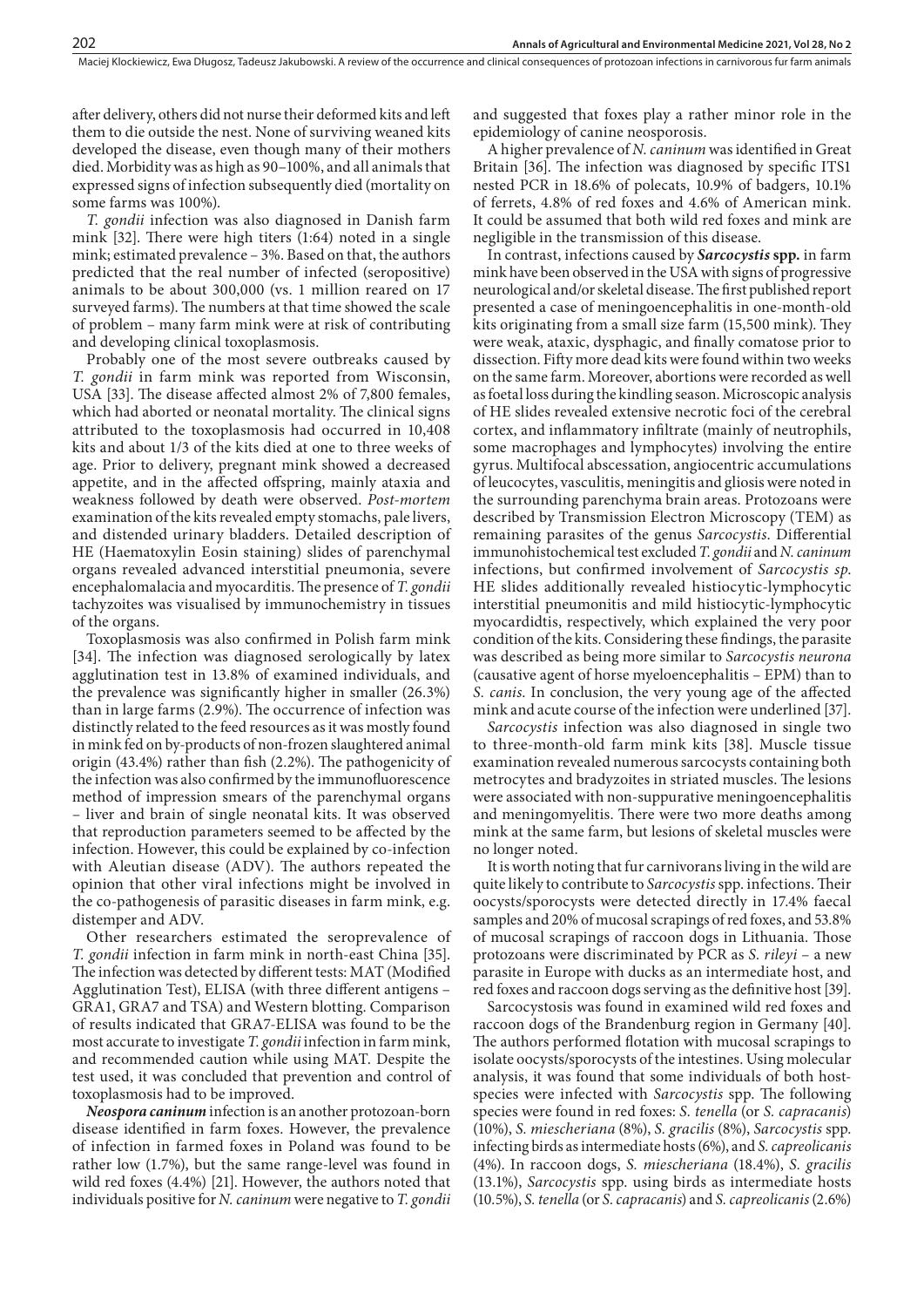were noted. It was concluded that the method applied in the study gave a higher prevalence ratio of positive results than standard coprology. It also helped to obtain more information on potential definitive hosts of these protozoans.

*Giardia duodenalis* **infections.** It is worth noting that – to the best of the authors' knowledge – despite the laboratory services offered, to-date, no veterinary/scientific reports have been published on the clinical aspects of giardiosis in fur farm animals.

Giardiasis was reported in selected fur pet species in which isolated *G. duodenalis* sequences were found to be identical to sub-assemblages AI or BIV from ferrets – fur carnivores closely related to mink [41]. Examination of raccoon dogs and red foxes reared on the same farm in central-western Poland, revealed asymptomatic and low intensive *Giardia* infection in 11.1% (two out of 18) of examined raccoon dogs [42]. The parasite was not detected in any of 80 examined red foxes. As the assemblage D was confirmed in both individuals, the authors suggested (by referring to other research [43]), that it could potentially be zoonotic as another canid origin *Giardia* of the assemblage C had been isolated in humans.

*Giardia* spp. was also detected in 31.6% of examined wild Australian foxes [5]. PCR revealed A, D and E genotypes, but in some individuals two of them were noted at the same time (e.g. A+D, or A+E). Consequently, assemblages A, C, E and A+E, and the prevalence of 29.5% was confirmed in wild dogs (dingo).

Comparative studies on domestic and wild carnivorans in Romania revealed the genotype D as the most prevalent in dogs (76.9%), but assemblage C and E occurred in 23.1% and 2.6% of examined individuals, respectively [44]. The only *G. duodenalis* cysts found in cats were assorted to genotype D. Genotype C was identified in muskrat, and genotype D in raccoon dogs and wolves. Therefore, eventual *Giardia* transmission from nature to the farm by guard dogs and/or cats living in surroundings should not be excluded.

Presumably, wild rodents could be involved in the transmission of giardiasis into the fur farm animals as in nature different *Giardia* genotypes were recently reported from these vectors in Germany.[45].

**Microsporidia.** Despite the ambiguous position of general systematics**,** these pathogens, responsible for zoonotic infection, were also detected in farm mink. *Enterocytozoon bieneusi* was found to be involved in diarrhoeic episodes in both animals and humans. The parasite was detected in 16.4% of blue foxes, and 4.1% of raccoon dogs in selected Chinese farms [9]. Although the authors focused mainly on the genetic identification of the isolates, and did not comment on the eventual clinical aspect (which remains to be described), they suggested that fur farm animals might serve as a reservoir of that infection for humans.

*Leishmania infantum*. A protozoan quite recently found to be involved in the pathogenesis of farm mink. The infection, transmitted by sand-flies, was observed in Greece and is endemic for leishmaniosis. About 2,000 adult females and 9,200 kits were reared on the farm where an outbreak of haemorrhagic pneumonia was clinically manifested in 14.9% of kits, and 38.5% of those affected died. *Post-mortem* examination revealed dark red consolidated lung lobes and advanced haemorrhagic/necrotic enteritis. Consequently,

a picture of pyogranulomatous pneumonia was noted in HP slides of lungs. *Pseudomonas aeruginosa* was isolated bacteriologically in all infected animals. *L. infantum* DNA was detected by PCR in 21.4% of examined mink off-spring. The authors suggested *L. infantum* as the co-infecting pathogen, causing immuno-suppression in neonatal mink, as mink haemorrhagic pneumonia syndrome is considerably associated with decreased immunity [46].

The occurrence of *L. infantum* in nature has been reported previously in Spain (Bask Country) in several wild living fur carnivorans as: European mink, foxes, pole cats, stone martens, weasels and wild cats; but it was also noted in dogs which are considered as a reservoirs [47]. Another epidemiological survey revealed the abundance of *L. infantum* in wildlife of south-east Spain [48]. Using realtime PCR, researches confirmed high numbers of infections in examined animals: 45% in foxes, 30% in stone martens (*Martes foina*), and 20% in wild cats (*Felis silvestris*). Single positive individuals were also found among raccoons (*Procyon lotor*) and genets (*Genetta genetta*). Additionally, a zoonotic genotype B was detected in all examined foxes by PCR-RFLP of kinetoplast DNA. Therefore, it may be predicted that in the future (according to tendencies of climate change) the infection could be transmitted by sand-flies to northern Europe, feasibly affecting fur animals on the farm as they are permanently kept outdoors.

Despite the fact that several piroplasmid parasite species affecting the blood cells were found in wild carnivorans, including foxes, mink, etc. [49], it is very unlikely that fur animals reared in isolated farm conditions would have developed any of the piroplasmid infections, such as babesiosis, as these are transmitted by ticks.

## **CONCLUSIONS AND RECOMMENDATIONS**

Despite the fact that fur animals are reared in suitable conditions for particular host-species, in any case of outbreak, one should focus on determining possible ways of transmission of protozoans likely to target and infect fur animals on the farm. This would make it feasible to prevent the spread within the exposed population in the future.

Farm foxes, mink, raccoon dogs, as carnivorous are fed special commercial feed based on by-products of poultry, fish, beef and pork, with some crop additives, supplements, etc. Although generally forbidden, they may illegally be given 'fresh' (not-processed) wildlife carcasses. Processed feed is calculated and prepared appropriately for particular age groups of fur animals, which is stored frozen until use, but it may also be served fresh. Thus, due to the freezing procedures, some parasites may lose their potential infectivity (e.g. *T. gondii* tissue cysts). Therefore, in the case of freshly prepared feed it is very important to prevent the feed from being contaminated with natural carriers of the parasitic infections, such as small rodents and other possible parasite infections carriers.

In particular, the involvement of wildlife in the epidemiological chain of toxoplasmosis as the transmission by birds reported in foxes should also be considered [26]. The disease could possibly have been introduced to farms by captive flying-foxes, as they were found to be able to develop systemic toxoplasmosis and cause respiratory distress and neurological symptoms, followed by death [50].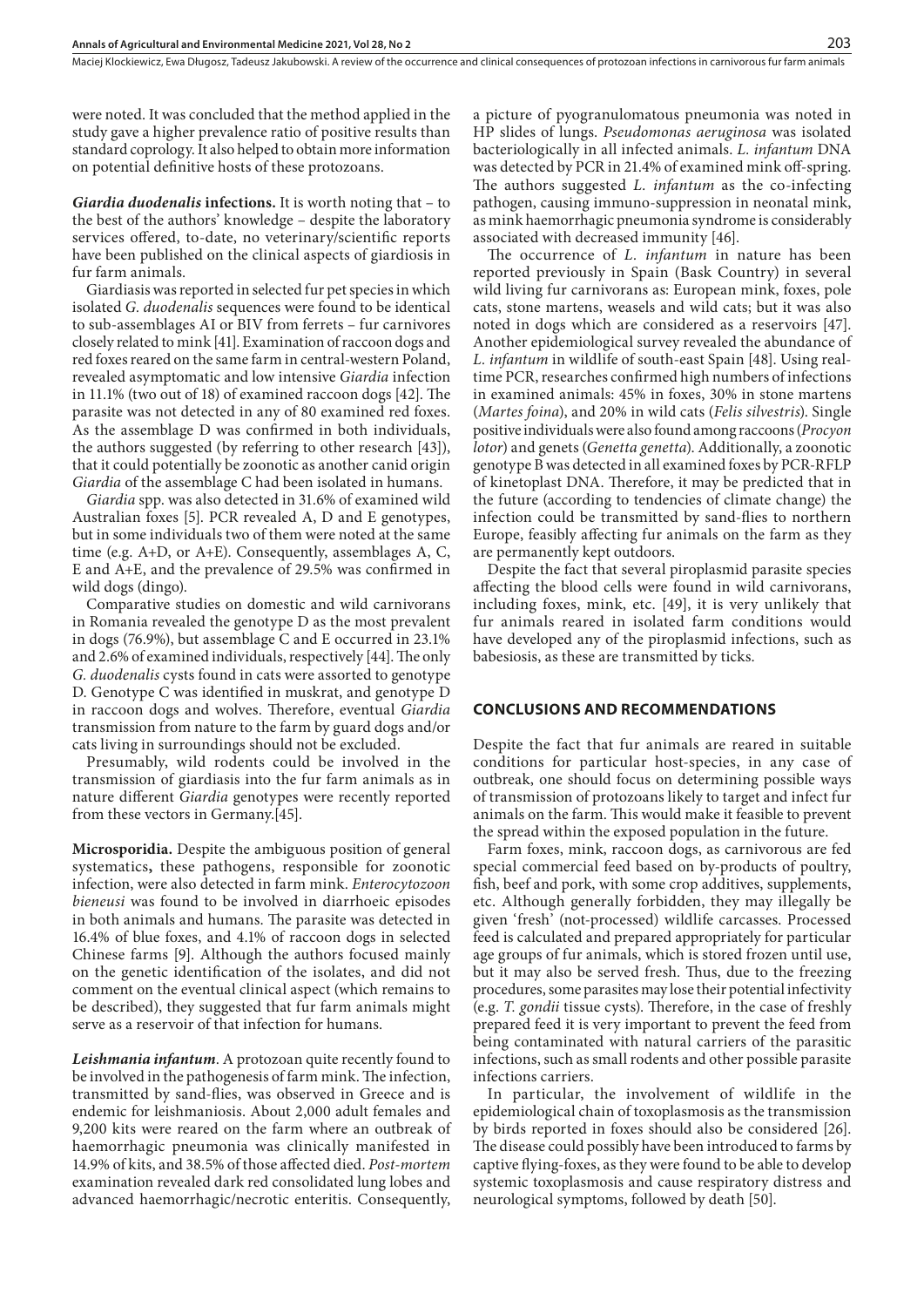Maciej Klockiewicz, Ewa Długosz, Tadeusz Jakubowski. A review of the occurrence and clinical consequences of protozoan infections in carnivorous fur farm animals

|                                               |                                                                     |                                                       | Table 1. List of protozoans involved in parasitic infection in farmed (and wild/companion) carnivorous fur animals |                                                                             |                                                                                 |
|-----------------------------------------------|---------------------------------------------------------------------|-------------------------------------------------------|--------------------------------------------------------------------------------------------------------------------|-----------------------------------------------------------------------------|---------------------------------------------------------------------------------|
| Parasite species                              | Infection<br>reported in<br>farmed host                             | Clinical symptoms /<br>pathology<br>in farmed animals | Age of reported farm host<br>$(F - f$ ox<br>$M - mink$ ,<br>Rd - raccoon dog)                                      | Infection reported<br>in wildlife / or pet -<br>companion / related<br>host | References<br>(in text)                                                         |
| Cryptosporidium                               |                                                                     | enteritis / carrier state /<br>asymptomatic           |                                                                                                                    |                                                                             |                                                                                 |
| C. andersoni                                  |                                                                     |                                                       |                                                                                                                    | mink                                                                        | Stuart et al. [6]                                                               |
| C. canis                                      | blue fox [2],<br>silver fox [3],<br>mink [1, 3],<br>raccoon dog [1] |                                                       | F: pups, whelps, adults [1]                                                                                        | mongoose [7]<br>red fox [7]                                                 | Mateo et al. [7]<br>Yang et al. [3]<br>Zhang S et al. [1]<br>Zhang X et al. [2] |
| C. felis                                      |                                                                     |                                                       |                                                                                                                    | red fox                                                                     | Mateo et al. [7]                                                                |
| C. hominis & (-like)                          |                                                                     |                                                       |                                                                                                                    | badger [7]<br>dingo [5]                                                     | Mateo et al. [7]<br>Ng et al. [5]                                               |
| C. macropodum -like                           |                                                                     |                                                       |                                                                                                                    | red fox                                                                     | Stuart et al. [6]                                                               |
| C. meleagridis                                | mink, silver fox                                                    |                                                       | F: whelps, adults; M: young                                                                                        |                                                                             | Zhang S et al. [1]                                                              |
| Cryptosporidium - mink<br>genotype            | mink, silver fox                                                    |                                                       | F: whelps, adults; M: young                                                                                        |                                                                             | Zhang S et al. [1]                                                              |
| C. parvum                                     |                                                                     |                                                       |                                                                                                                    | raccoon dogs [8]<br>red fox [7]                                             | Mateo et al. [7]<br>Matsubayashi et al. [8]                                     |
| C. ubiquitum                                  | mink[4]                                                             |                                                       |                                                                                                                    | red fox [7]                                                                 | Kellnerova et al. [4]<br>Mateo et al. [7]                                       |
| Cryptosporidium sp.                           |                                                                     |                                                       |                                                                                                                    | raccoon dogs                                                                | Osten-Sacken et al. [10]                                                        |
| Entamoeba sp.                                 |                                                                     |                                                       |                                                                                                                    | raccoon dogs                                                                | Osten-Sacken et al. [10]                                                        |
| Eimeria                                       |                                                                     | enteritis / asymptomatic                              |                                                                                                                    |                                                                             |                                                                                 |
| E. furonis                                    | mink                                                                |                                                       |                                                                                                                    |                                                                             | Duszynski et al. [15]                                                           |
| E. hiepei                                     | mink                                                                |                                                       |                                                                                                                    |                                                                             | Duszynski et al. [15]                                                           |
| E. mustelae                                   | mink                                                                |                                                       |                                                                                                                    |                                                                             | Duszynski et al. [15]<br>Gorham [13]<br>Kowalska [19]                           |
| E. vison [13, 15, 19]<br>E. vison-like [20]   | mink                                                                |                                                       |                                                                                                                    |                                                                             | Duszynski et al. [15]<br>Gorham [13]<br>Kowalska [19]<br>Petersen et al. [20]   |
| Giardia duodenalis                            |                                                                     | not determined<br>in farm animals                     |                                                                                                                    |                                                                             |                                                                                 |
| G. duodenalis-<br>assemblage A                |                                                                     |                                                       |                                                                                                                    | dingo,<br>red fox                                                           | Ng et al. [5]                                                                   |
| G. duodenalis - sub-<br>assemblages AI or BIV |                                                                     |                                                       |                                                                                                                    | ferret                                                                      | Pantchev et al. [41]                                                            |
| G. duodenalis-<br>assemblage A+D              |                                                                     |                                                       |                                                                                                                    | red fox                                                                     | Ng et al. [5]                                                                   |
| G. duodenalis-<br>assemblage A+E              |                                                                     |                                                       |                                                                                                                    | dingo,<br>red fox                                                           | Ng et al. [5]                                                                   |
| G. duodenalis-<br>assemblage C                |                                                                     |                                                       |                                                                                                                    | dingo [5]<br>dog [44]<br>muskrat [44]                                       | Györke et al. [44]<br>Ng et al. [5]                                             |
| G. duodenalis-<br>assemblage D                | raccoon dog [42]                                                    | not determined<br>in farm animals                     |                                                                                                                    | cat [44]<br>raccoon dog [44]<br>red fox [5]<br>wolve [44]                   | Györke et al. [44]<br>Ng et al. [5]<br>Solarczyk et al. [42]                    |
| G. duodenalis-<br>assemblage E                |                                                                     | not determined<br>in farm animals                     |                                                                                                                    | dingo [5]<br>red fox [44]                                                   | Györke et al. [44]<br>Ng et al. [5]                                             |
| Isospora / Cystoisospora                      |                                                                     |                                                       |                                                                                                                    |                                                                             |                                                                                 |
| Cystoisospora (canis)                         |                                                                     |                                                       |                                                                                                                    | raccoon dogs                                                                | Osten-Sacken et al. [10]                                                        |
| I. bigemina                                   | mink                                                                |                                                       |                                                                                                                    |                                                                             | Gorham [13]                                                                     |
| I. canivelocis                                | blue & red foxes                                                    | enteritis, deaths                                     | F: pups, whelps                                                                                                    |                                                                             | Joukslahti et al. [11]                                                          |
| I. laidlawi                                   | mink                                                                |                                                       |                                                                                                                    |                                                                             | Gorham [13]; Kowalska [19]                                                      |
| I. ohioensis                                  | blue & red foxes                                                    | enteritis, deaths                                     | F: pups, whelps                                                                                                    |                                                                             | Joukslahti et al. [11]                                                          |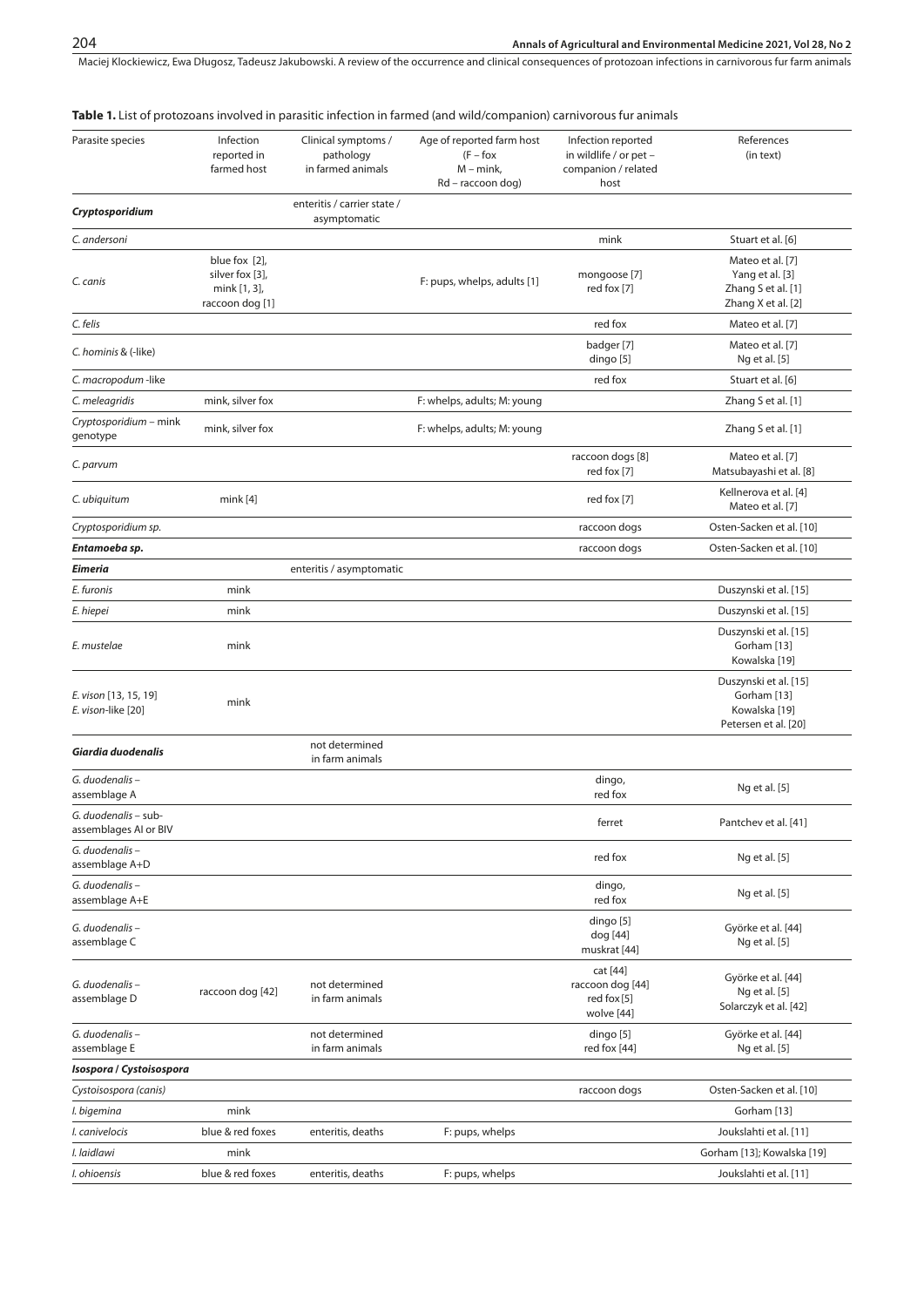### **Annals of Agricultural and Environmental Medicine 2021, Vol 28, No 2** 205

Maciej Klockiewicz, Ewa Długosz, Tadeusz Jakubowski. A review of the occurrence and clinical consequences of protozoan infections in carnivorous fur farm animals

| Parasite species                                  | Infection                                                                              | Clinical symptoms /                                                                                                                | Age of reported farm host                        | Infection reported                                                                                                                            | References                                                                                                                                                                                                                                                                                                                            |
|---------------------------------------------------|----------------------------------------------------------------------------------------|------------------------------------------------------------------------------------------------------------------------------------|--------------------------------------------------|-----------------------------------------------------------------------------------------------------------------------------------------------|---------------------------------------------------------------------------------------------------------------------------------------------------------------------------------------------------------------------------------------------------------------------------------------------------------------------------------------|
|                                                   | reported in<br>farmed host                                                             | pathology<br>in farmed animals                                                                                                     | $(F - f$ ox<br>$M - mink$ ,<br>Rd - raccoon dog) | in wildlife / or pet -<br>companion / related<br>host                                                                                         | (in text)                                                                                                                                                                                                                                                                                                                             |
| Isospora spp.                                     | fox [16]<br>mink [14, 16,<br>$17, 18$ ],<br>raccoon dog [16]                           | asymptomatic / enteritis                                                                                                           | growing, adults                                  |                                                                                                                                               | Klockiewicz et al. [17]<br>Kłapeć et al. [18]<br>Myers et al. [14]<br>Nowosad et al. [16]                                                                                                                                                                                                                                             |
| Leishmania infantum                               | mink [46]                                                                              | co-pathogenicity in<br>mink haemorrhagic<br>pneumonia syndrome                                                                     |                                                  | dog [47], European<br>mink [47], genet [48],<br>fox [47], pole cat [47],<br>raccoon [48], stone<br>marten [47], weasel [47],<br>wild cat [47] | Del Rio et al. [47]<br>Filioussis et al. [46]<br>Risueño et al. [48]                                                                                                                                                                                                                                                                  |
| Neospora caninum                                  | silver fox [21]                                                                        | not determined in farm<br>animals                                                                                                  |                                                  | American mink [36]<br>badger [36],<br>ferret [36]<br>pole cat [36]<br>red fox [21, 36]                                                        | Bartley et al. [36]<br>Śmielewska-Łoś et al. [21]                                                                                                                                                                                                                                                                                     |
| Microsporidia<br>-Enterocytozoon bieneusi         | blue fox                                                                               | not determined<br>in farm animals                                                                                                  |                                                  |                                                                                                                                               | Zhao et al. [9]                                                                                                                                                                                                                                                                                                                       |
| <b>Sarcocystis</b>                                |                                                                                        |                                                                                                                                    |                                                  |                                                                                                                                               |                                                                                                                                                                                                                                                                                                                                       |
| Sarcocystis - using birds<br>as intermediate host |                                                                                        |                                                                                                                                    |                                                  | raccoon dog,<br>red fox                                                                                                                       | Moré et al. [40]                                                                                                                                                                                                                                                                                                                      |
| S. capreolicanis                                  |                                                                                        |                                                                                                                                    |                                                  | raccoon dog,<br>red fox                                                                                                                       | Moré et al. [40]                                                                                                                                                                                                                                                                                                                      |
| S. gracilis                                       |                                                                                        |                                                                                                                                    |                                                  | raccoon dog,<br>red fox                                                                                                                       | Moré et al. [40]                                                                                                                                                                                                                                                                                                                      |
| S. miescheriana                                   |                                                                                        |                                                                                                                                    |                                                  | raccoon dog,<br>red fox                                                                                                                       | Moré et al. [40]                                                                                                                                                                                                                                                                                                                      |
| Sarcocystis neurona - like                        | mink                                                                                   | progressive neurological<br>& skeletal disease,<br>abortion, deaths                                                                | kits<br>(1 month old)                            |                                                                                                                                               | Dubey & Hedstrom [37]                                                                                                                                                                                                                                                                                                                 |
| Sarcocystis rileyi                                |                                                                                        |                                                                                                                                    |                                                  | red fox,<br>raccoon dogs                                                                                                                      | Prakas et al. [39]                                                                                                                                                                                                                                                                                                                    |
| S. tenella (S. capracanis)                        |                                                                                        |                                                                                                                                    |                                                  | raccoon dog,<br>red fox                                                                                                                       | Moré et al. [40]                                                                                                                                                                                                                                                                                                                      |
| Sarcocystis sp.                                   | mink                                                                                   | sarcocysts with<br>metrocytes & bradyzoites<br>in striated muscles;<br>non-suppurative<br>meningoencephalitis &<br>meningomyelitis | kits<br>(2-3 month old)                          |                                                                                                                                               | Ramos-Vara et al. [38]                                                                                                                                                                                                                                                                                                                |
| Toxoplasma gondii                                 | blue fox [22, 23],<br>silver fox [22, 23,<br>24], mink [25, 30,<br>31, 32, 33, 34, 35] | titers noted but<br>asymptomatic;<br>neurological disorders,<br>weakness, reproduction<br>failures (abortion),<br>deaths           | whelps<br>$(3-4$ month old),<br>adults           | arctic fox [26, 27, 28, 29}<br>Far Eastern Forest cat<br>$[30]$<br>feral/stray cat [30]<br>feral/stray dog [30]<br>red fox [26]               | Frank [33]<br>Górecki et al. [25]<br>Gu et al. [35]<br>Henriksen et al. [32]<br>Goncharuk et al. [30]<br>Katkiewicz et al. [24]<br>Kopczewski et al. [23]<br>Pridham & Bletcher [31]<br>Prestrud et al. [27, 28, 29]<br>Sørensen et al. [26]<br>Śmielewska-Łoś et al. [21]<br>Śmielewska-Łoś et al. [22]<br>Śmielewska & Turniak [34] |

Other researchers also suggested the involvement of some bird species, such as black-headed gulls (*Larus ridibundus*), which were noticed feeding under silver fox facilities [11]. Consequently, it is very likely that some local bird species might transmit the coccidian oocysts from one farm into another as transport vectors. One should also consider, for example, the feasible transfer of infective oocysts, e.g. *Isospora canis,* by farm workers as the parasite is very common in dogs kept at home as pets.

Viewed from other perspective, it should be generally considered that human resources on the farm might be directly and/or indirectly involved in the transmission of some infections to fur farm animals. Improvements should therefore be made in differential clinical and accurate laboratory diagnostics of protozoan diseases to provide accurate health and welfare conditions in the reared animals.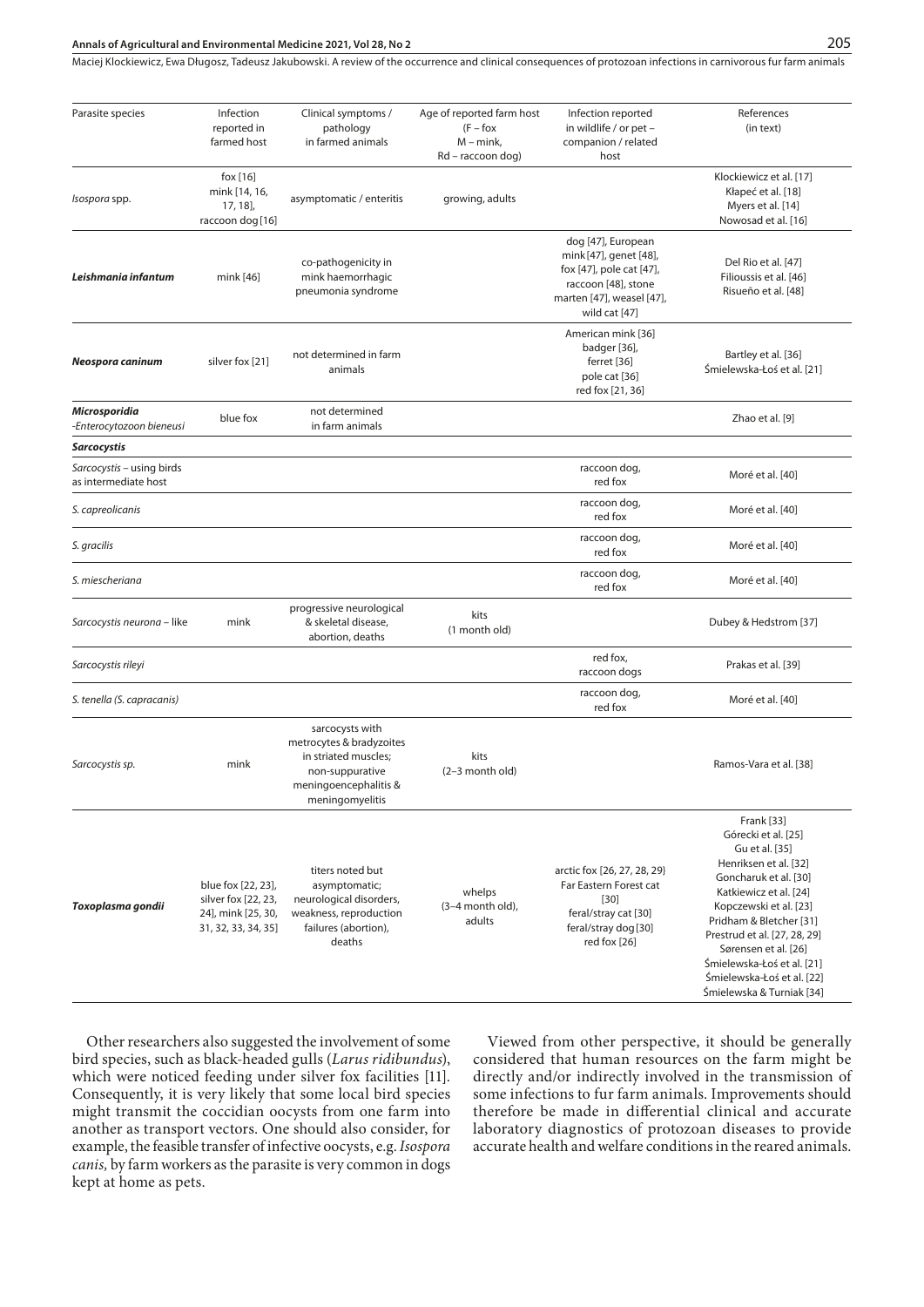#### **REFERENCES**

- 1. Zhang S, Tao W, Liu C, Jiang Y, Wan Q, Li Q, et al. First report of Cryptosporidium canis in foxes (Vulpes vulpes) and raccoon dogs (Nyctereutes procyonoides) and identification of several novel subtype families for Cryptosporidium mink genotype in minks (Mustela vison) in China. Infect Genet Evol. 2016; 41: 21–25. https://doi.org/10.1016/j. meegid.2016.03.016
- 2. Zhang XX, Cong W, Ma JG, Lou ZL, Zheng WB, Zhao Q, et al. First report of Cryptosporidium canis in farmed Arctic foxes (Vulpes lagopus) in China. Parasit Vectors. 2016; 9: 126–129. https://doi. org/10.1186/s13071-016-1396-6
- 3. Yang Z, Zhao W, Wang J, Ren G, Zhang W, Liu A. Molecular detection and genetic characterizations of Cryptosporidium spp. in farmed foxes, minks, and raccoon dogs in northeastern China. Parasitol Res. 2018; 117: 169–175. https://doi.org/10.1007/s00436-017-5686-5
- 4. Kellnerová K, Holubová N, Jandová A, Vejčík A, McEvoy J, Sak B, et al. First description of Cryptosporidium ubiquitum XIIa subtype family in farmed fur animals. Eur J Protistol. 2017; 59: 108–113. https://doi. org/10.1016/j.ejop.2017.03.007
- 5. Ng J, Yang R, Whiffin V, Cox P, Ryan U. Identification of zoonotic Cryptosporidium and Giardia genotypes infecting animals in Sydney's water catchments. Exp Parasitol. 2011; 128: 138–144. https://doi.org /10.1016/j.exppara.2011.02.013
- 6. Stuart P, Golden O, Zintl A, de Waal T, Mulcahy G, McCarthy E, et al. A coprological survey of parasites of wild carnivores in Ireland. Parasitol Res. 2013; 112: 3587–3593. https://doi.org/10.1007/s00436-013-3544-7
- 7. Mateo M, de Mingo MH, de Lucio A, Morales L, Balseiro A, Espí A, et al. Occurrence and molecular genotyping of Giardia duodenalis and Cryptosporidium spp. in wild mesocarnivores in Spain. Vet Parasitol. 2017; 235: 86–93. https://doi.org/10.1016/j.vetpar.2017.01.016
- 8. Matsubayashi M, Abe N, Takami K, Kimata I, Iseki M, Nakanishi T, et al. First record of Cryptosporidium infection in a raccoon dog (Nyctereutes procyonides viverrinus). Vet Parasitol. 2004; 120: 171–175. https://doi.org/10.1016/j.vetpar.2004.01.007
- 9. Zhao W, Zhang W, Yang Z, Liu A, Zhang L, Yang F, et al. Genotyping of Enterocytozoon bieneusi in Farmed Blue Foxes (Alopex lagopus), and Raccoon dogs (Nyctereus procyonoides) in China. PLoS One 2015; 6; 10(11): e0142611. https://doi.org/10.1371/journal.pone.0142611
- 10. Osten-Sacken N, Słodkowicz-Kowalska A, Pacoń J, Skrzypczak Ł, Werner A. Intestinal and external parasites of raccoon dogs (Nyctereutes procyonides) in western Poland. Ann Parasitol. 2017; 63: 37–44. https:// doi.org /10.17420/ap6301.83
- 11. Joukslahti T, Korhonen T, Oksanen A. Coccidiosis in farmed silver foxes (Vulpes vulpes) and blue foxes (Alopex lagopus) in Finland: a case report. Acta Vet Scan. 2010; 52: S18.
- 12. Melhorn H (Ed.). Encyclopedic Reference of Parasitilogy. 2000, Springer-Verlag Berlin.
- 13. Gorham JR. Intestinal coccidiosis in mink. Fur Animal Res. 2005; 13: 94.
- 14. Myers GH, Foreyt WJ, Hartsough GR, Todd AC. Coccidial infections in ranch mink. J Am Vet Med Assoc. 1980; 177: 849–851.
- 15. Duszynski DW, Cough L, Upton SJ. Coccidia of the world. 2000, www.kstae.edu/parasitology/worldcoccidia/CARNIV2?
- 16. Nowosad B, Zając J, Skalska M, Kornas S. Występowanie form rozwojowych pasożytów w utylizowanych przez dżdżownice Eisenia fetida (SAV.) odchodach zwierząt futerkowych. Rocz Nauk Zoot. 2002; 29: 147–160. [in Polish]
- 17. Klockiewicz M, Jakubowski T, Janecka E, Długosz E. Preliminary epidemiological survey of infections by intestinal parasites in selected mink farms in Poland. Med Weter. 2013; 69: 444–447. [Summary in English]
- 18. Kłapeć T, Cholewa A, Kostro K, Karamon J, Zdybel J. Prevalence of intestinal parasites and Salmonella in the feces of farm-bred foxes and mink in Lublin Voivodeship as a potential risk in agricultural use. Med Weter. 2015; 71: 787–790. [Summary in English]
- 19. Kowalska D. Kokcydioza u norek. Zwierzęta Futerkowe. 2015; 9. [in Polish]
- 20. Petersen HH, Yang R, Chriél M, Hansen MS, Ryan UM. Morphological and molecular characterisation of Eimeria vison-like oocysts (Apicomplexa: Eimeriidae) in farmed mink (Neovison vison) in Denmark. Parasitol Res. 2018; 117: 2933–2939. https://doi.org/10.1007/ s00436-018-5989-1
- 21. Śmielewska-Łoś E, Pacoń J, Jańczak M, Płoneczka K. Prevalence of antibodies to Toxoplasma gondii and Neospora caninum in wildlife and farmed foxes (Vulpes vulpes). Electronic J Polish Agri Universit, Vet Medicine. 2003; 6(2). Wydawnictwo Uniwersytetu Przyrodniczego

we Wrocławiu, ISSN 1505-0297 www.ejpau.media.pl/series/volume6/ issue2/veterinary/art-06.html

- 22. Śmielewska-Łoś E, Klimentowski S, Wincewicz E, Szeleszczuk O. Toxoplasma gondii infections in farmed foxes. Med Weter 1999; 55: 527–530. [Summary in English]
- 23. Kopczewski A, Saba L, Nozdryn-Płotnicki Z, Sławoń J, Zoń A. Toxoplasmosis in polar foxes. Med Weter. 2001; 57: 880–882. [Summary in English]
- 24. Katkiewicz M, Osińska B, Jakubowski T. Toxoplasmosis in silver foxes – histopathology of septicemic disease. Życie Weter. 2012, 87: 934–936. [Summary in English]
- 25. Górecki MT, Galbas M, Szwed K, Przysiecki P, Dullin P, Nowicki S. Prevalence of Toxoplasma gondii Infection Diagnosed by PCR in Farmed Red Foxes, Arctic Foxes and Raccoon Dogs. Folia biologica (Kraków) 2016; 60: 61–64. https://doi.org/10.3409/fb60\_1-2.61-64
- 26. Sørensen KK, Mørk T, Sigurdardóttir OG, Asbakk K, Akerstedt J, Bergsjø B, et al. Acute toxoplasmosis in three wild arctic foxes (Alopex lagopus) from Svalbard; one with co-infections of Salmonella enteritidis PT1 and Yersinia pseudotuberculosis serotype 2b. Res Vet Sci. 2005; 78: 161–167. https://doi.org/10.1016/j.rvsc.2004.07.010
- 27. Prestrud KW, Asbakk K, Fuglei E, Mørk T, Stien A, Ropstad E, et al. Serosurvey for Toxoplasma gondii in arctic foxes and possible sources of infection in the high Arctic of Svalbard. Vet Parasitol. 2007; 150: 6–12. https://doi.org/10.1016/j.vetpar.2007.09.006
- 28. Prestrud KW, Asbakk K, Mørk T, Fuglei E, Tryland M, Su C. Direct high-resolution genotyping of Toxoplasma gondii in arctic foxes (Vulpes lagopus) in the remote arctic Svalbard archipelago reveals widespread clonal Type II lineage. Vet Parasitol. 2008; 158: 121–128. https://doi.org/10.1016/j.vetpar.2008.08.020
- 29. Prestrud KW, Dubey JP, Asbakk K, Fuglei E, Su C. First isolate of Toxoplasma gondii from arctic fox (Vulpes lagopus) from Svalbard. Vet Parasitol. 2008; 151: 110–114. https://doi.org/10.1016/j.vetpar.2007.11.011
- 30. Goncharuk MS, Kerley LL, Naidenko SV, Rozhnov VV. Prevalence of Seropositivity to Pathogens in Small Carnivores in Adjacent Areas of Lazovsii Reserve. Biology Biulletin 2012; 39: 708–713.
- 31. Pridham TJ, Belcher J. Toxoplasmosis In Mink. Can J Comp Med Vet Sci. 1958; 22: 99–106.
- 32. Henriksen P, Dietz HH, Uttenthal A, Hansen M. Seroprevalence of Toxoplasma gondii in Danish farmed mink (Mustela vison S.). Vet Parasitol. 1994; 53: 1–5. https://doi.org/10.1016/0304-4017(94)90010-8
- 33. Frank RK. An outbreak of toxoplasmosis in farmed mink (Mustela vison). J Vet Diagn Invest. 2001; 13: 245–249. https://doi. org/10.1177/104063870101300310
- 34. Śmielewska-Łoś E, Turniak W. Toxoplasma gondii infection in Polish farmed mink. Vet Parasitol. 2004; 122: 201–206. https://doi. org/10.1016/j.vetpar.2004.02.003
- 35. Gu Y, Wang Z, Cai Y, Li X, Wei F, Shang L, et al. A comparative study of Toxoplasma gondii seroprevalence in mink using a modified agglutination test, a Western blot, and enzyme-linked immunosorbent assays. J Vet Diagn Invest. 2015; 27:616–620. https:// doi.org/10.1177/1040638715596033
- 36. Bartley PM, Wright SE, Zimmer IA, Roy S, Kitchener AC, Meredith A, et al. Detection of Neospora caninum in wild carnivores in Great Britain. Vet Parasitol. 2013; 192: 279–283. https://doi.org/10.1016/j. vetpar.2012.10.001
- 37. Dubey JP, Hedstrom OR. Meningoencephalitis in mink associated with a Sarcocystis neurona-like organism. J Vet Diagn Invest. 1993; 5: 467–471.
- 38. Ramos-Vara JA, Dubey JP, Watson GL, Winn-Elliot M, Patterson JS, Yamini B. Sarcocystosis in mink (Mustela vison). J Parasitol 1997; 83: 1198–1201.
- 39. Prakas P, Liaugaudaitè S, Kutkiene L, Sruoga A, Švaž S. Molecular dentification of Sarcocystis rileyi sporocysts in red foxes (Vulpes vulpes) and raccoon dogs (Nyctereutes procyonides) in Lithuania. Parasitol Res. 2015; 114: 1671–1676. https://doi.org/10.1007/s00436-015-4348-8
- 40. Moré G, Maksimov A, Conraths FJ, Schares G. Molecular identification of Sarcocystis spp. in foxes (Vulpes vulpes) and raccoon dogs (Nyctereutes procyonides) from Germany. Vet Parasitol. 2016; 220: 9–14. https://doi.org /10.1016/j.vetpar.2016.02.011
- 41. Pantchev N, Broglia A, Paoletti B, Vrhovec MG, Bertram A, Nöckler K, et al. Occurrence and molecular typing of Giardia isolates in pet rabbits, chinchillas, guinea pigs and ferrets collected in Europe during 2006–2012. Vet Record. 2014; 175: 18. https://doi.org/10.1136/vr.102236
- 42. Solarczyk P, Majewska AC, Jędrzejewski S, Górecki MT, Nowicki S, Przysiecki P. First record of Giardia assemblage D infection in farmed raccoon dogs (Nyctereutes procyonides). Ann Agric Environ Med. 2016; 23: 696–698. https://doi.org/10.5604/12321966.1226869